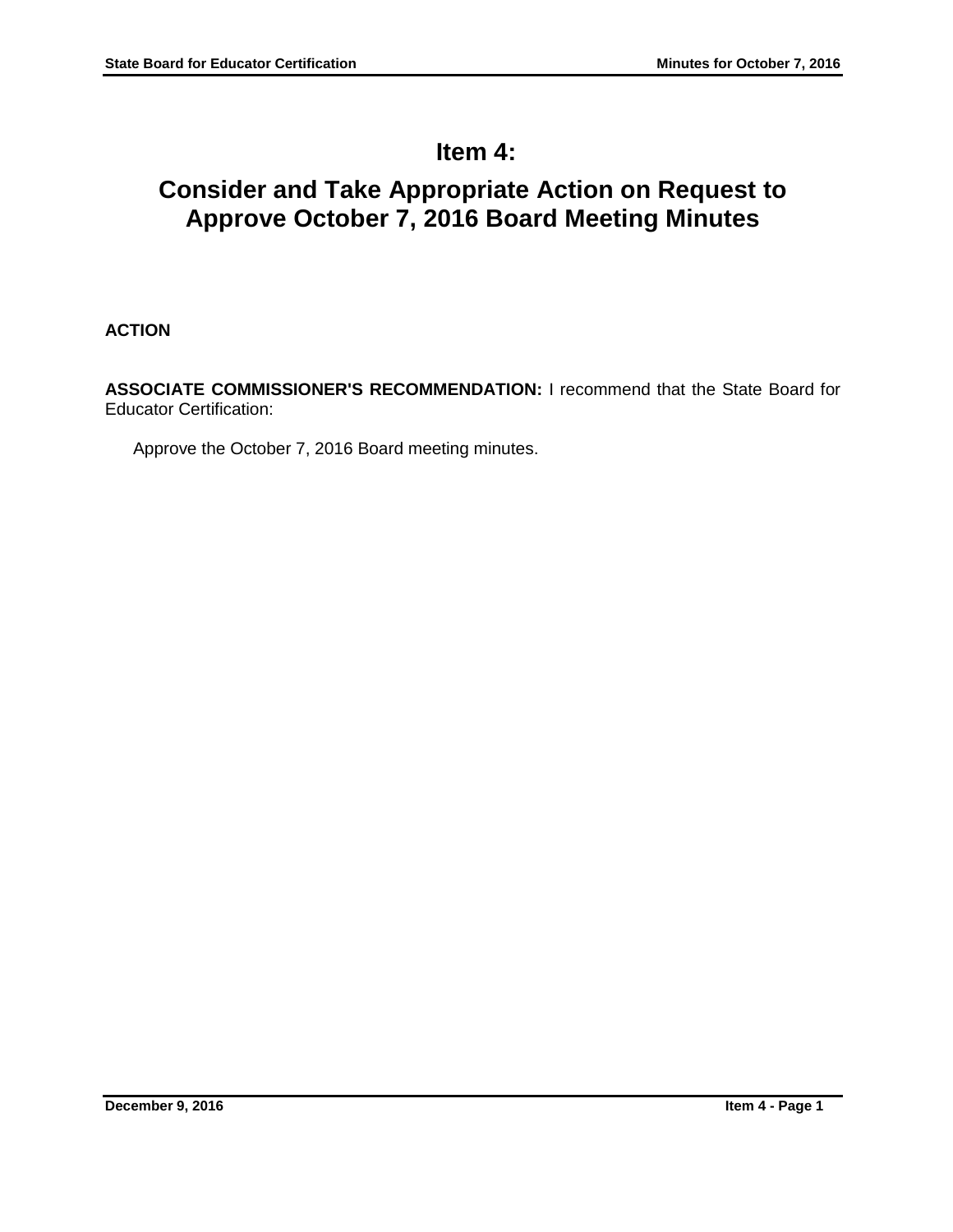# **STATE BOARD FOR EDUCATOR CERTIFICATION BOARD MEETING MINUTES OCTOBER 7, 2016 AT 9:00 AM**

**1701 N. CONGRESS AVE. ROOM 1-104**

**The Board will meet in open session and after determining the presence of a quorum, deliberate and possibly take formal action, including emergency action, on any of the following agenda items:**

# **1. Call to Order**

The State Board for Educator Certification (SBEC) convened its meeting at 9:07 a.m. on Friday, October 7, 2016, in Room 1-104 of the William B. Travis Building, 1701 N. Congress Avenue in Austin, Texas.

Present: Ms. Laurie Bricker, Ms. Sandra Bridges, Ms. Rohanna Brooks-Sykes, Dr. Arturo Cavazos, Ms. Jill Druesedow, Mr. Leon Leal, Ms. Suzanne McCall, Dr. Rex Peebles, Dr. Laurie Turner, and Mr. Martin Winchester

Dr. Susan Simpson Hull arrived at 9:10 a.m.

Absent: Dr. Dawn Buckingham, Ms. Sandie Mullins, and Dr. Grant Simpson.

# **2. Commissioner's Comments**

Commissioner Mike Morath thanked the Board for all their hard work and dedication to the school children of Texas. He addressed the strategic process for the agency and the importance of recruiting, supporting, and retaining teachers in the State of Texas. Commissioner Morath informed the Board that Texas spends 50% of public education dollars on teachers, instruction of teachers, principals, and assistant principals. He identified the single most important in-school factor is teachers in the classroom and expressed his deep interest in the work of the Board and laying the policy landscape for teachers in the State of Texas by improving the teacher certification process so that it more closely aligns with the actual practice of teaching. Commissioner Morath stated the importance of professional standards of teachers and principals and how those standards get integrated into educator preparation programs along with the agency's work from a policy perspective to encourage integration between preparation programs and school districts. He shared with the Board that the agency has already initiated efforts to support educators in the profession and supports a more rigorous standard of entry into the profession. Commissioner Morath thanked the Board for their work and thoughtfulness on the issues.

Ms. Druesedow thanked Commissioner Morath for appointing Mr. Martin Winchester as the Commissioner's designee on the SBEC and commended his hard work and dedication.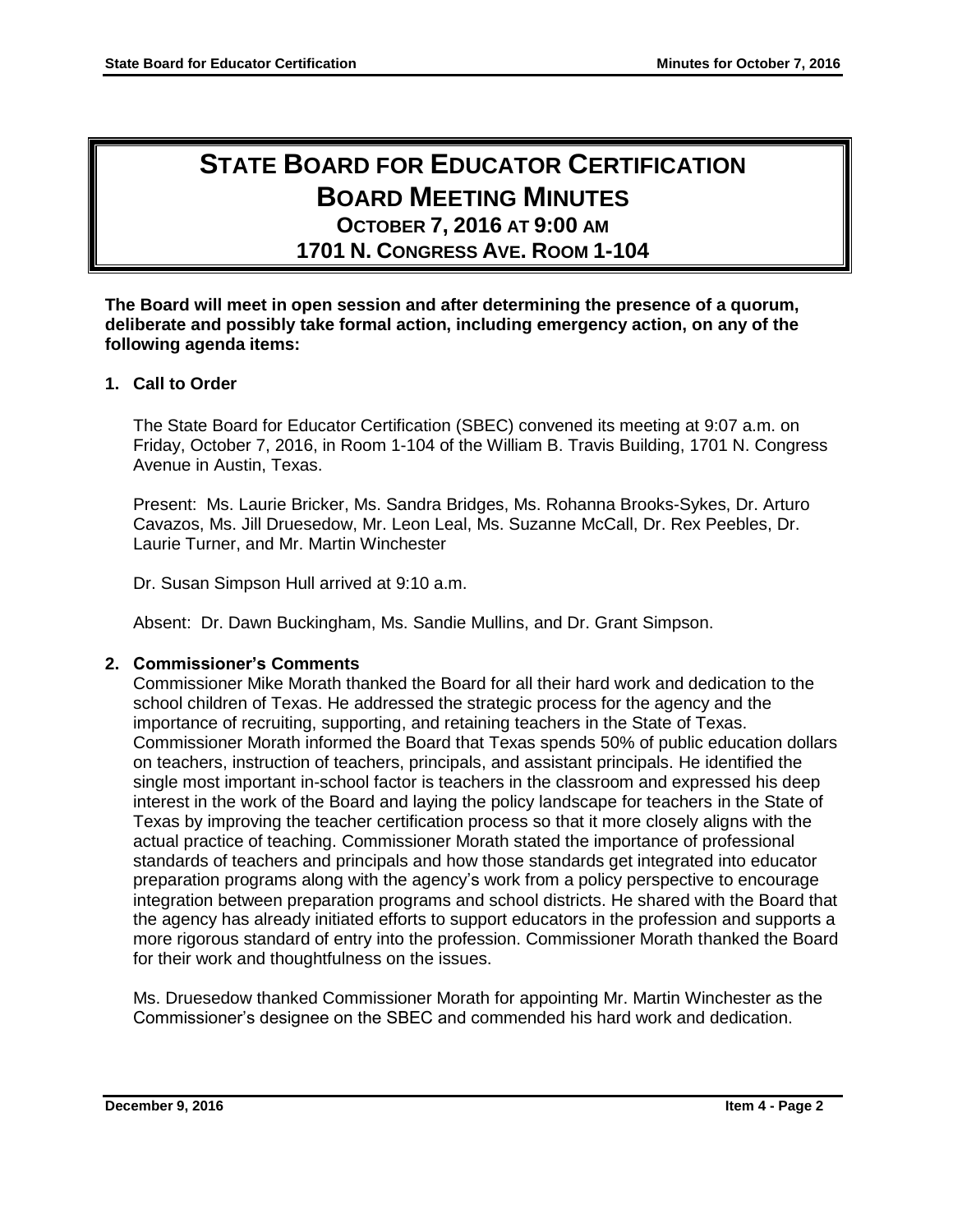Dr. Hull thanked Commissioner Morath for working with and listening to the districts and superintendents in the state. She expressed her concern to protect the right to every citizen of Texas to a free and appropriate public education.

# **3. Associate Commissioner's Comments Regarding the SBEC Agenda**

Mr. Franklin thanked all the Board members for being present and noted the absence of two staff members. He thanked Cheryl Aker, who has taken a position in Instructional Materials, for her years of service and concern for the interests of the Board. Additionally, Laura Moriaty will be absent from this meeting and December's meeting as well. Mr. Franklin also thanked the staff for their hard work and stepping up in the absence of others to make the meeting successful. He introduced and thanked Kameryn McCain for her efforts in support of the Board and for helping keep everyone on track with public testimony and legal cases. Mr. Franklin also emphasized that there are seven items for adoption, which is a testament to the hard work of the Board and the staff.

# **4. Public Comment**

Public comment was provided by: Mr. Scott Fikes of ECAP, Ltd.

### **5. Consider and Take Appropriate Action on Request to Approve October 7, 2016 Board Meeting Minutes**

Hearing no corrections, the August 5, 2016 board meetings minutes were approved.

## **6. Discussion and Action on Election of State Board for Educator Certification Officers**

Ms. Pogue presented the procedures for the election of State Board for Educator Certification officers as stated in the Board's operating policies and procedures (BOPP).

## **Election of Board Chairperson**

#### **Motion and vote:**

*Motion was made by Ms. McCall to nominate Ms. Jill Druesedow. There were no other nominations, Ms. Druesedow was elected Chairperson by acclamation.*

## **Election of Board Vice-Chairperson**

#### **Motion and vote:**

*Motion was made by Mr. Leal to nominate Ms. Laurie Bricker. Motion was made by Ms. Bricker to nominate Ms. Suzanne McCall.*

*The Board voted by paper ballot. Ms. Bricker received four votes: Dr. Hull, Mr. Leal, Ms. Brooks-Sykes and Ms. Bricker. Ms. McCall received five votes: Ms. Bridges, Dr. Cavazos,*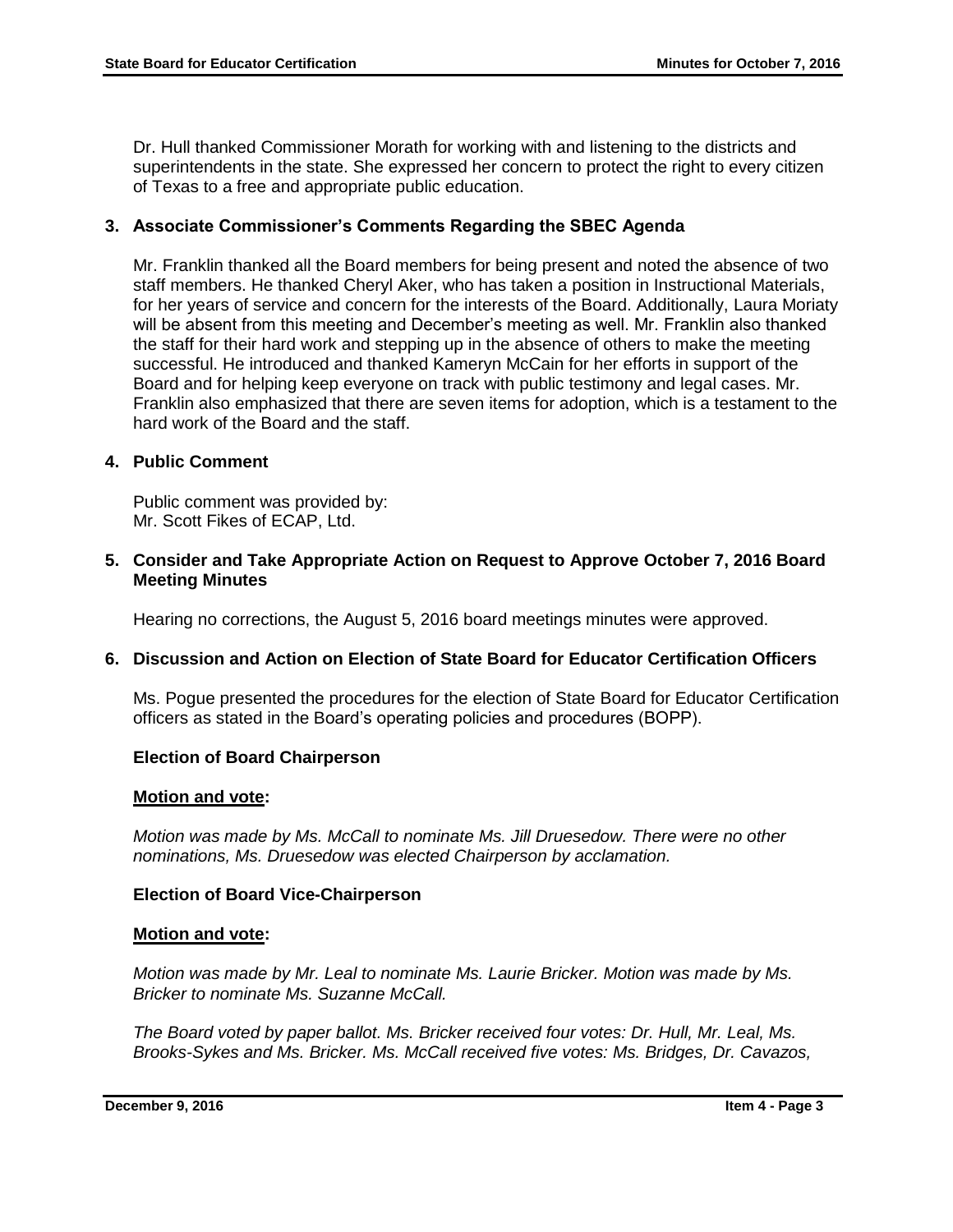*Ms. Druesedow, Ms. McCall and Dr. Turner. Ms. Druesedow declared Ms. McCall elected as Vice-Chairperson.*

# **Election of Board Secretary**

*Motion was made by Dr. Hull to nominate Ms. Laurie Bricker. There were no other nominations, Ms. Bricker was elected Secretary by acclamation.*

### **7. Discussion and Action on Request to Approve 2017 State Board for Educator Certification Meeting Dates**

Ms. Pogue presented the proposed 2017 SBEC meeting dates: March 3, June 9, August 4, October 6, and December 8, 2017.

Ms. Bricker requested that there not be a Board retreat or work session at the June 9, 2017 meeting due to her not being able to attend.

## **Motion and vote:**

*Motion was made by Ms. Bricker to approve the proposed 2017 meeting dates. Second was made by Ms. Bridges and the Board voted unanimously in favor of the motion.*

#### **8. Discussion and Action Related to the State Board for Educator Certification Legislative Committee**

Ms. Pogue presented this item to allow an opportunity for Board Chair, Ms. Druesedow to appoint a maximum of two additional SBEC members to serve on the Legislative Committee. Ms. Druesedow appointed Ms. Bridges and Ms. Brooks-Sykes.

**9. Consider and Take Appropriate Action on Adoption of Proposed Revisions to 19 TAC Chapter 230, Professional Educator Preparation and Certification, Subchapter A, General Provisions; Subchapter B, General Certification Requirements; Subchapter D, Types and Classes of Certificates Issued; Subchapter E, Educational Aide Certificate; Subchapter F, Permits; Subchapter G, Certificate Issuance Procedures; and Subchapter H, Texas Educator Certificates Based on Certification and College Credentials from Other States or Territories of the United States**

Ms. Cook and Dr. Miller presented this item to the Board. The proposed amendments to 19 TAC §§230.1, 230.11, 230.13, 230.31, 230.33, 230.35, 230.37, 230.41, 230.53, 230.71, 230.73, 230.75, 230.77, 230.79, 230.81, 230.83, 230.91, 230.93, 230.97, 230.101, 230.105, 230.111, and 230.113; proposed new 19 TAC §§230.36, 230.63, 230.65, 230.104, and 230.107; and proposed repeal of 19 TAC §230.15 and §230.39 would result from SBEC Board input, stakeholder input, and input received from staff at the Texas Education Agency (TEA). Chapter 230 provides for rules that establish guidelines and procedures for certification requirements, fees, permits, educational aides, and assignment criteria relating to professional educator preparation and certification. Ms. Cook informed the Board that a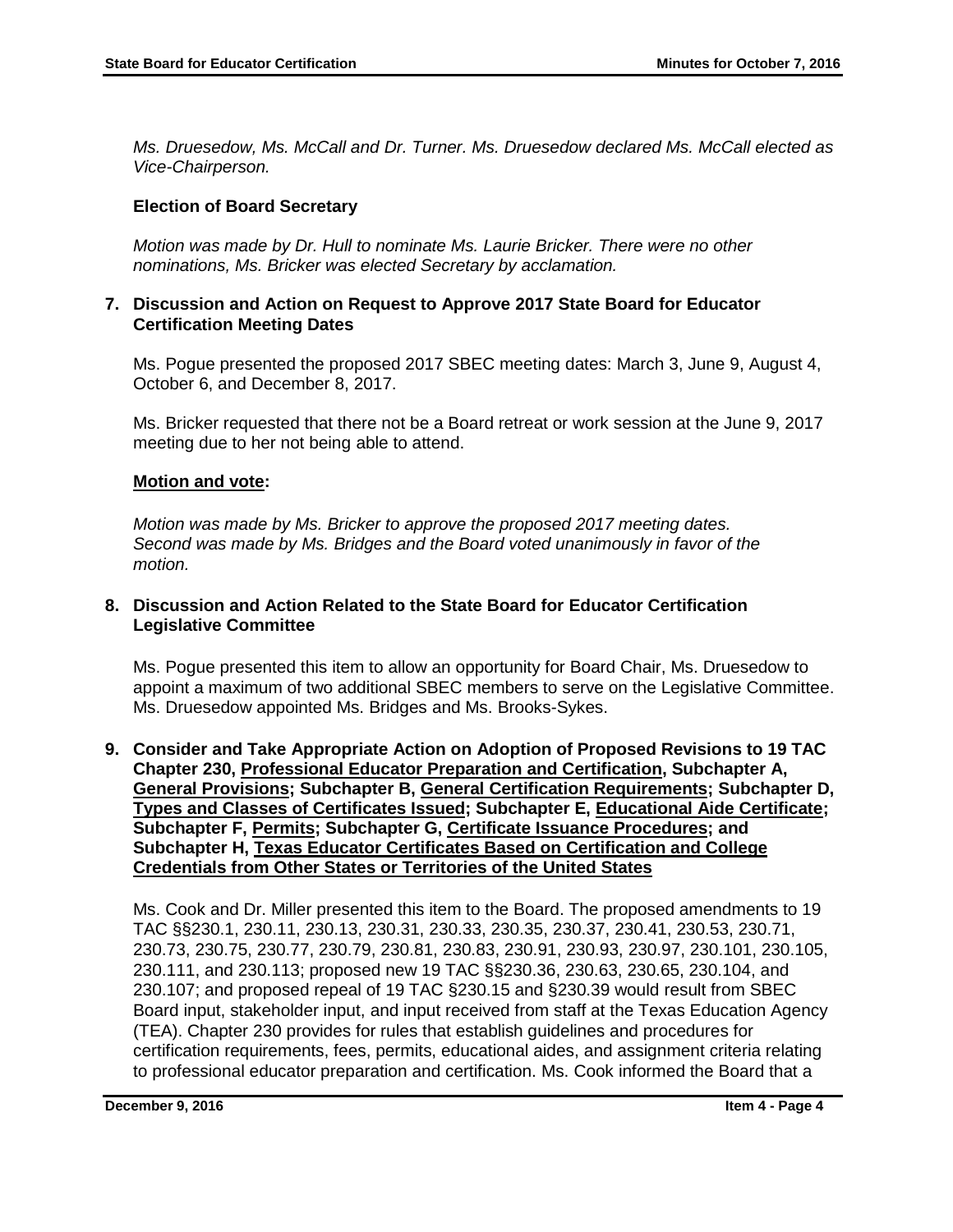summary of public comments and responses was distributed. Ms. Cook described the additional changes recommended to 19 TAC §§230.37(d)(1)(B)(i), 230.71(j), and 230.101(a)(8) since published as proposed.

Public testimony was provided by:

- Mr. Scott Fikes, Education Career Alternatives Program (ECAP), Ltd
- Ms. Sharon Fikes, ECAP, Ltd.
- Mr. Carlos Villagrana, YES Prep Public Schools
- Dr. Rae Queen, ACT San Antonio
- Dr. Rose Benitez, Texas Association of School Personnel Administrators (TASPA)
- Ms. Priscilla Aquino Garza, Educate Texas
- Ms. Kate Kuhlmann, Association of Texas Professional Educators (ATPE)

Written testimony was provided by:

Mr. Calvin Stocker, YES Prep Public Schools

## **Motion and vote:**

*Motion was made by Dr. Hull to approve for adoption, subject to State Board of Education review, the proposed revisions to 19 TAC Chapter 230, Professional Educator Preparation and Certification, Subchapter A, General Provisions; Subchapter B, General Certification Requirements; Subchapter D, Types and Classes of Certificates Issued; Subchapter E, Educational Aide Certificate; Subchapter F, Permits; Subchapter G, Certificate Issuance Procedures; and Subchapter H, Texas Educator Certificates Based on Certification and College Credentials from Other States or Territories of the United States, with an effective date of 20 days after filing the adoption notice with the Texas Register. Second was made by Ms. McCall, and the Board voted unanimously in favor of the motion.*

#### **10. Consider and Take Appropriate Action on Adoption of Proposed Revisions to 19 TAC Chapter 228, Requirements for Educator Preparation Programs**

Dr. Miller presented this item to the Board. The proposed amendments to 19 TAC §§228.2, 228.10, 228.20, 228.30, 228.35, 228.40, 228.50, 228.60, and 228.70 and proposed new 19 TAC §228.15 and §228.17 would include changes as the result of recent legislative changes, SBEC input, stakeholder input, and input received from staff at the Texas Education Agency (TEA). Chapter 228 encompasses all the requirements that each educator preparation program (EPP) must provide to prospective teachers to ensure they are prepared sufficiently. Dr. Miller informed the Board that substitute rule text was distributed for 19 TAC §§228.2(12),  $(22)$ ,  $(23)$ , and  $(30)$ ;  $228.20(g)$ ;  $228.35(e)(2)(G)$ (ii);  $228.35(e)(2)(F)$ ;  $228.35(g)(7)$ ; and Figure: 19 TAC §228.10(b)(1) and described the recommended changes. Dr. Miller also informed the Board that a summary of public comments and responses was distributed.

The SBEC voted to extend the 30-minute total time allotted for public testimony to allow all registrants an opportunity to address the Board. Public testimony was provided by:

Dr. Michele Henry, Texas Music Educators Association and Baylor University Dr. Rae Queen, ACT San Antonio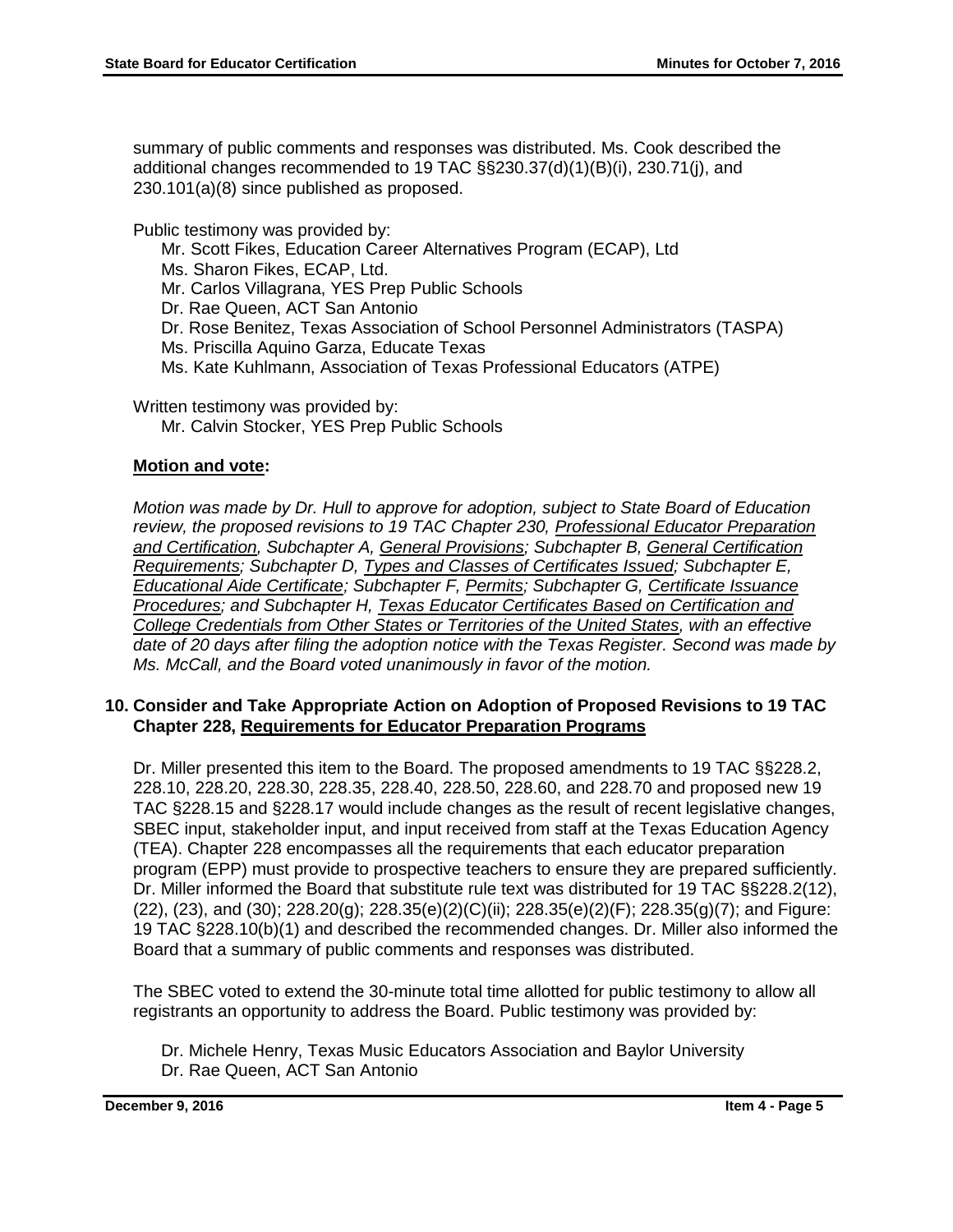Dr. Diann Huber, iteachTEXAS Dr. Ann Smisko, Raise Your Hand Texas Dr. Rosemary Robbins, Quality ACT Dr. Beth Maloch, The University of Texas at Austin (UT-Austin) Dr. Jill Marshall, UT-Austin Mr. Carlos Villagrana, YES Prep Public Schools Dr. Patrice Werner, Texas State University Ms. Priscilla Aquino Garza, Educate Texas Dr. Sharon Evans, UT-Austin Dr. Elizabeth Ward, Texas Wesleyan University Dr. Cynthia Cummings, Lamar University Dr. Sandra West, Texas State University Dr. Bob Spina, Lamar University

Written testimony was provided by: Mr. Calvin Stocker, YES Prep Public Schools

The SBEC Board recessed for lunch at 12:00 p.m. and reconvened at 12:45 p.m.

Following the lunch break, Dr. Miller and Ms. Cook distributed revised substitute rule text based on Board discussion while presenting the agenda item and Dr. Miller described the changes.

# **Motion and vote:**

*Motion was made by Ms. McCall to approve for adoption, subject to State Board of Education review, the proposed revisions to 19 TAC Chapter 228, Requirements for Educator Preparation Programs, with the substitute text for §§228.2(12), (22), (23), and (30), 228.20(g), 228.35(e)(2)(C)(ii), 228.35(e)(2)(F), 228.35(g)(7), and changes to the Figure: 19 TAC §228.10(b)(1), with an effective date of 20 days after filing the adoption notice with the Texas Register. Second was made by Ms. Bridges, and the Board voted unanimously in favor of the motion.*

## **11. Consider and Take Appropriate Action on Adoption of Proposed Revisions to 19 TAC Chapter 229, Accountability System for Educator Preparation Programs**

Dr. Miller presented this item to the Board. The proposed amendments to 19 TAC §§229.1- 229.9 and the proposed repeal of 19 TAC §229.21 would include changes as the result of recent legislative changes, SBEC input, stakeholder input, and input received from staff at the Texas Education Agency (TEA). Dr. Miller informed the Board that substitute rule text was distributed for 19 TAC §229.9(7) to delay the collection of the Accountability System for Educator Preparation Programs technology fee from admitted educator preparation program candidates until March 15, 2017. Dr. Miller also informed the Board that a summary of public comments and responses was distributed.

Public testimony was provided by: Ms. Gretchen May, The Commit! Partnership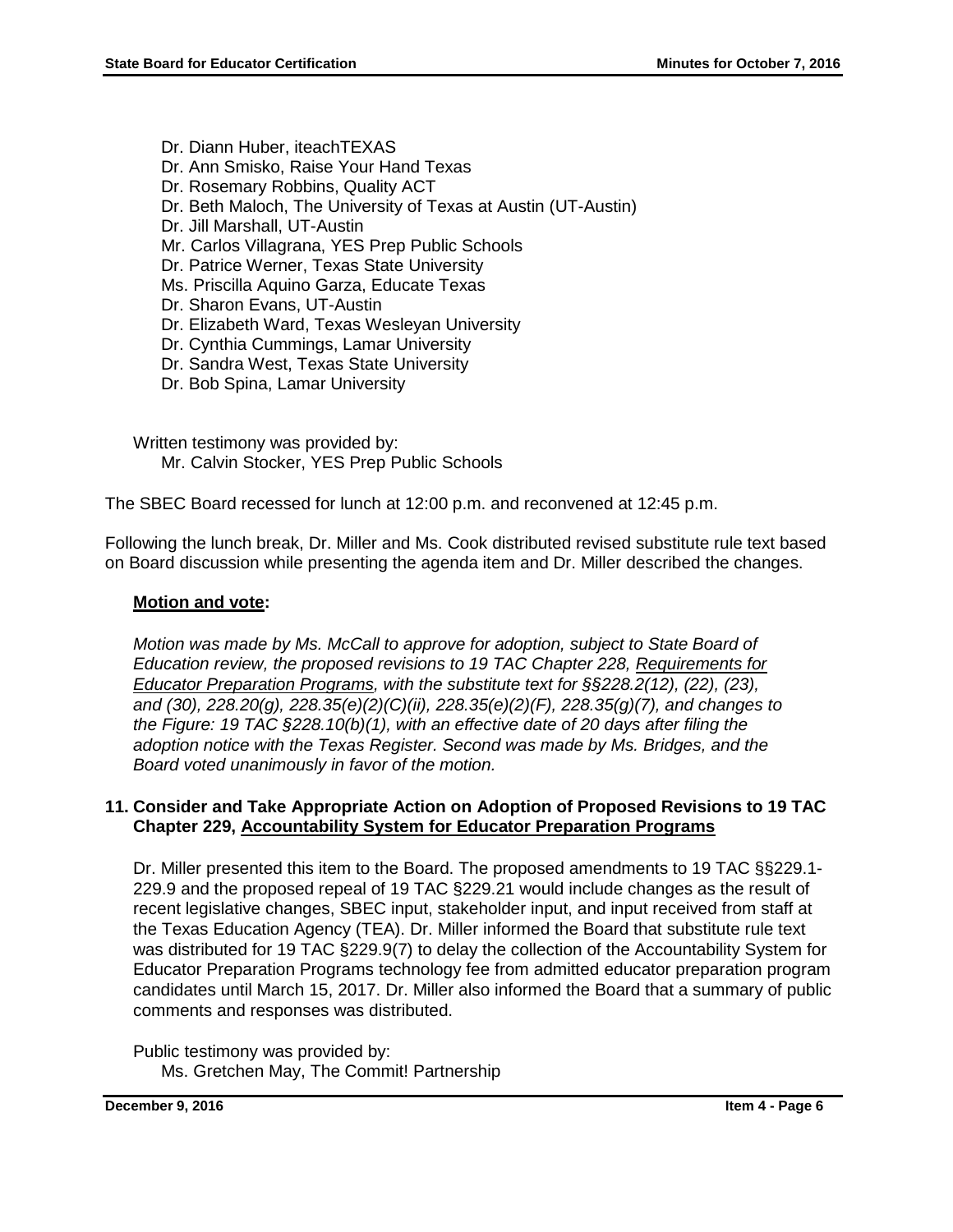Dr. Jill Marshall, UT-Austin Dr. Rae Queen, ACT San Antonio Dr. Ann Smisko, Raise Your Hand Texas

Written testimony was provided by: Mr. Calvin Stocker, YES Prep Public Schools

## **Motion and vote:**

*Motion was made by Ms. Bricker to approve for adoption, subject to State Board of Education review, the proposed revisions to 19 TAC Chapter 229, Accountability System for Educator Preparation Programs, with the substitute text for §229.9, with an effective date of 20 days after filing the adoption notice with the Texas Register. Second was made by Ms. Bridges, and the Board voted unanimously in favor of the motion.*

Hearing no objection from the Board, agenda item 16 under contested cases was considered prior to agenda item 12.

**12. Consider and Take Appropriate Action on Adoption of Proposed Revisions to 19 TAC Chapter 231, Requirements for Public School Personnel Assignments, Subchapter D, Electives, Disciplinary Courses, Local Credit Courses, and Innovative Courses, Grades 6-12 Assignments, Subchapter E, Grades 9-12 Assignments, and Subchapter F, Special Education-Related Services Personnel Assignments** 

Ms. Cook presented this item to the Board. The proposed amendments to 19 TAC §§231.97, 231.241, 231.251, 231.257, 231.365, and 231.611 and proposed new 19 TAC §231.175 would identify the appropriate credential for placement in a particular teaching assignment, incorporate courses approved by the State Board of Education (SBOE), and provide guidance to districts on special education assignments. Ms. Cook noted that a technical edit to 19 TAC §231.611(a) was included in the item to correct the reference to the high objective uniform State standard of evaluation for elementary and secondary special education teachers since the Board approved the proposed amendments at the August SBEC meeting.

# **Motion and vote:**

*Motion was made by Ms. McCall to approve for adoption, subject to State Board of Education review, the proposed revisions to 19 TAC Chapter 231, Requirements for Public School Personnel Assignments, Subchapter D, Electives, Disciplinary Courses, Local Credit Courses, and Innovative Courses, Grades 6-12 Assignments, Subchapter E, Grades 9-12 Assignments, and Subchapter F, Special Education-Related Services Personnel Assignments, with an effective date of 20 days after filing the adoption notice with the Texas Register. Second was made by Dr. Cavazos, and the Board voted unanimously in favor of the motion.*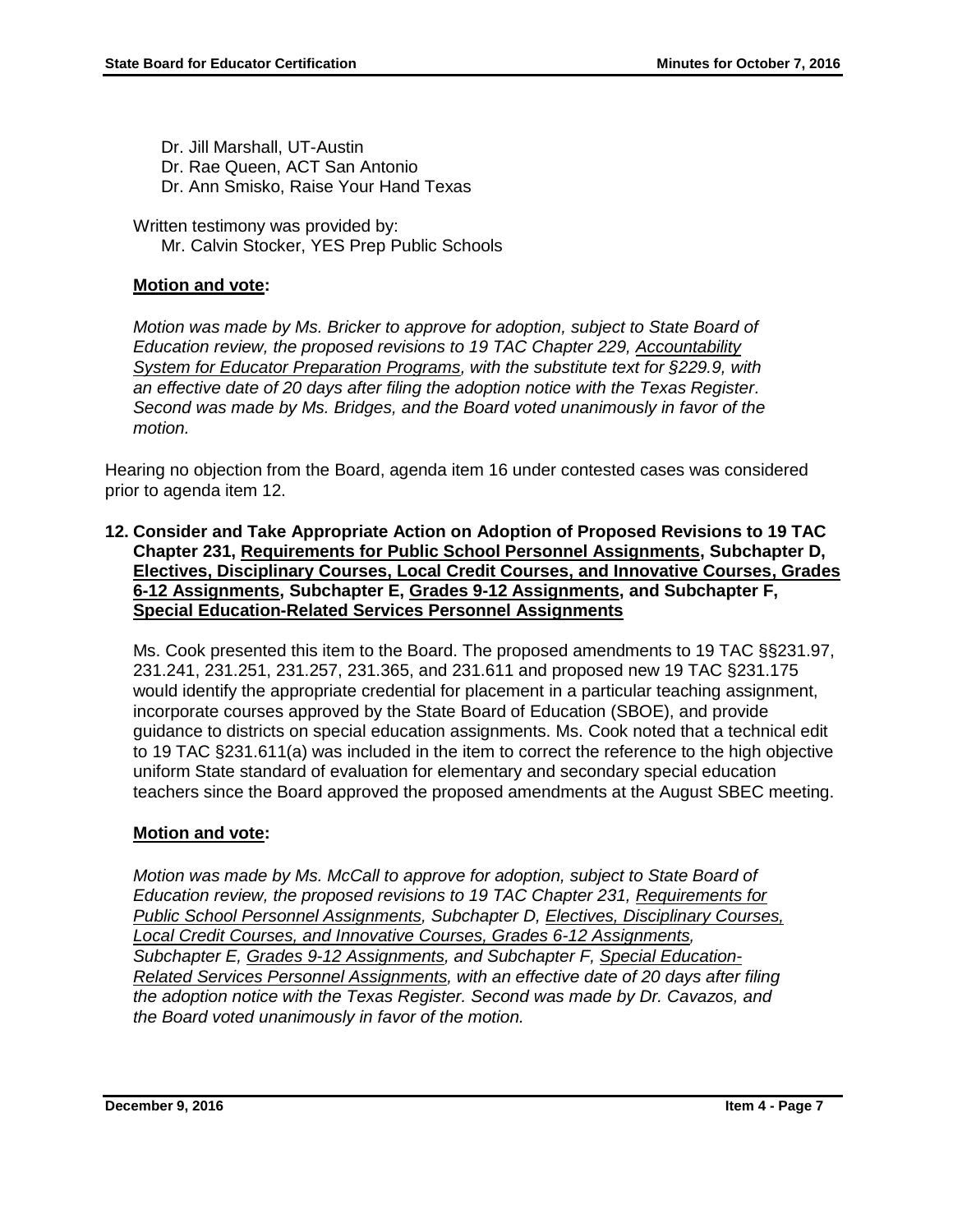## **13. Consider and Take Appropriate Action on Adoption of Proposed Amendments to 19 TAC Chapter 233, Categories of Classroom Teaching Certificates**

Ms. Cook presented this item to the Board. The proposed amendments to 19 TAC §§233.5, 233.8, 233.10, and 233.14 would make conforming changes from Chapter 231, update the list of courses eligible to be taught with these certificates, identify any additional requirements to obtain certification, provide guidance to districts on special education assignments, and establish a new Dance: Grades 6-12 certificate. Ms. Cook noted that a technical edit to 19 TAC §233.8(a) was included in the item to correct the reference to the high objective uniform State standard of evaluation for elementary and secondary special education teachers since the Board approved the proposed amendments at the August SBEC meeting.

# **Motion and vote:**

*Motion was made by Dr. Hull to approve for adoption, subject to State Board of Education review, the proposed amendments to 19 TAC Chapter 233, Categories of Classroom Teaching Certificates, with an effective date of 20 days after filing the adoption notice with the Texas Register. Second was made by Ms. Bricker, and the Board voted unanimously in favor of the motion.*

## **14. Consider and Take Appropriate Action on Adoption of Proposed Amendments to 19 TAC Chapter 247, Educators' Code of Ethics**

Mr. Franklin presented this item to the Board. The proposed amendments to 19 TAC Chapter 247 would implement provisions of the Every Student Succeeds Act (ESSA) making it a violation of the Educators' Code of Ethics for an individual to assist another school employee with obtaining a new job if the individual knows or has probable cause to believe that the individual seeking a job has engaged in sexual misconduct regarding a minor or student. The amendments would also make it a violation for an educator to be intoxicated on school property or during school activities where students are present. There are no changes since the Board approved the proposed amendments at the August SBEC meeting.

# **Motion and vote:**

*Motion was made by Dr. Cavazos to approve for adoption, subject to State Board of Education review, the proposed amendments to 19 TAC Chapter 247, Educators' Code of Ethics, with an effective date of 20 days after filing the adoption notice with the Texas Register. Second was made by Dr. Hull, and the Board voted unanimously in favor of the motion.*

**15. Consider and Take Appropriate Action on Adoption of Proposed Amendments to 19 TAC Chapter 249, Disciplinary Proceedings, Sanctions, and Contested Cases, Subchapter B, Enforcement Actions and Guidelines, §249.14, Complaint, Required Reporting, and Investigation; Investigative Notice; Filing of Petition; and §249.17, Decision-Making Guidelines**

Public testimony was provided by: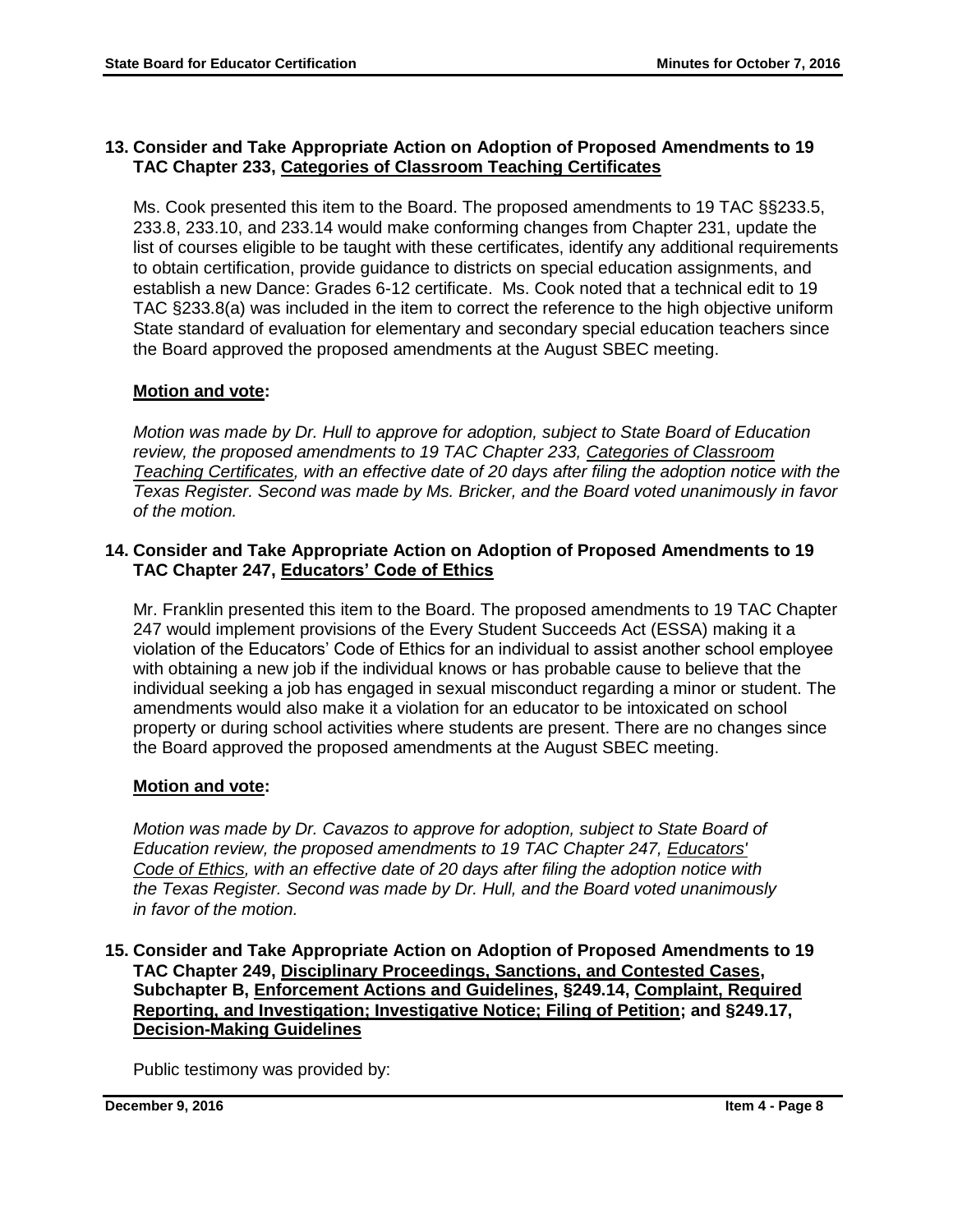Ms. Holly Eaton, Texas Classroom Teachers Association Ms. Kate Kuhlmann, Association of Texas Professional Educators

Mr. Franklin presented this item to the Board. The proposed amendments to 19 TAC §249.14 align the rule on superintendent reporting with recent legislative changes and would require inappropriate educator-student relationships, communication, and boundaries to be "Priority 1" conduct. The proposed amendments to 19 TAC §249.17 create a mandatory minimum sanction for an educator who tests positive for, possesses, or is under the influence of drugs or alcohol on campus. The proposed amendments would also require permanent revocation for an educator who injures a student without justification. Mr. Franklin and Mr. Phillips addressed the Board's questions regarding the public testimony. There are no changes since the Board approved the proposed amendments at the August SBEC meeting.

#### **Motion and vote:**

*Motion was made by Ms. Bricker to approve for adoption, subject to State Board of Education review, the proposed amendments to 19 TAC Chapter 249, Disciplinary Proceedings, Sanctions, and Contested Cases, Subchapter B, Enforcement Actions and Guidelines, §249.14, Complaint, Required Reporting, and Investigation; Investigative Notice; Filing of Petition; and §249.17, Decision-Making Guidelines, with an effective date of 20 days after filing the adoption notice with the Texas Register. Second was made by Mr. Leal.* 

*Ms. McCall requested to amend the motion by striking §249.17(i)(7). Second was made by Ms. Brooks-Sykes. Voting in favor of the amendment: Ms. McCall and Ms. Brooks-Sykes. Voting against the amendment: Ms. Bricker, Ms. Bridges, Dr. Cavazos, Ms. Druesedow, Dr. Hull, Mr. Leal, and Dr. Turner. Motion to amend failed.*

*Original motion carried with Ms. Bricker, Ms. Bridges, Dr. Cavazos, Ms. Druesedow, Dr. Hull, Mr. Leal, and Dr. Laurie Turner voting in favor, and Ms. McCall and Ms. Brooks-Sykes voting against.*

#### **16. Pending or Contemplated Litigation, including Disciplinary Cases**

## **A. Defaults**

1. In the Matter of Robin Ameny; Action to be taken: Consideration of Issuance of Default **Judgment** 

Staff recommendation: 1 Year Suspension

3. In the Matter of Lashia Bowers; Action to be taken: Consideration of Issuance of Default **Judgment** 

Staff recommendation: 1 Year Suspension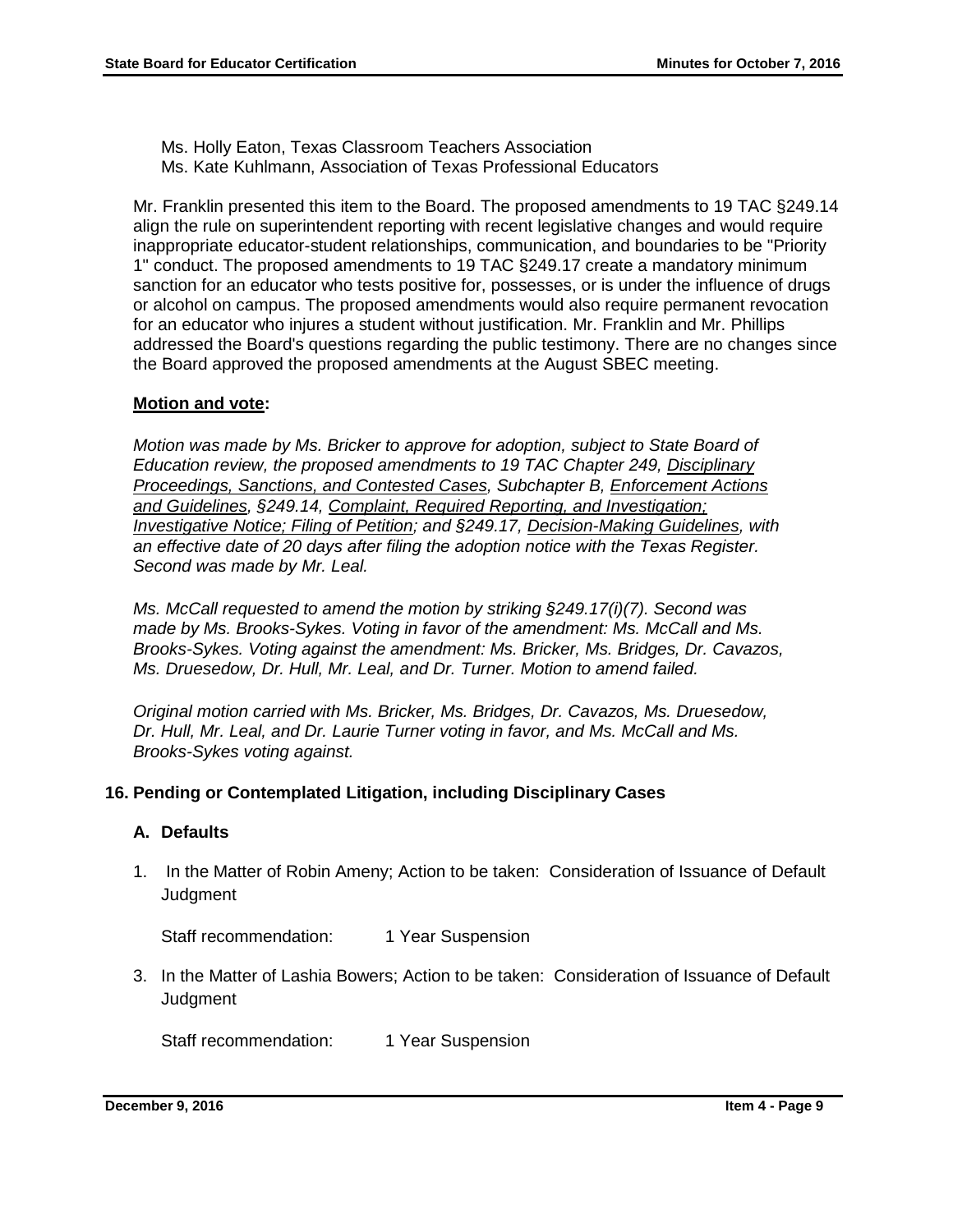4. In the Matter of Christopher Grider; Action to be taken: Consideration of Issuance of Default Judgment

Staff recommendation: 1 Year Suspension

5. In the Matter of Crystal Ann Grider; Action to be taken: Consideration of Issuance of Default Judgment

Staff recommendation: 1 Year Suspension

6. In the Matter of John Haver; Action to be taken: Consideration of Issuance of Default **Judgment** 

Staff recommendation: 1 Year Suspension

7. In the Matter of Meredith Holguin; Action to be taken: Consideration of Issuance of Default Judgment

Staff recommendation: 1 Year Suspension

8. In the Matter of Quinton Jackson; Action to be taken: Consideration of Issuance of Default Judgment

Staff recommendation: 1 Year Suspension

9. In the Matter of Breanna Jatzlau; Action to be taken: Consideration of Issuance of Default Judgment

Staff recommendation: 1 Year Suspension

10. In the Matter of Sean Thomas Malone; Action to be taken: Consideration of Issuance of Default Judgment

Staff recommendation: 1 Year Suspension

11. In the Matter of Kenny Morton; Action to be taken: Consideration of Issuance of Default **Judgment** 

Staff recommendation: 1 Year Suspension

12. In the Matter of Keila Tarango; Action to be taken: Consideration of Issuance of Default **Judgment** 

Staff recommendation: 1 Year Suspension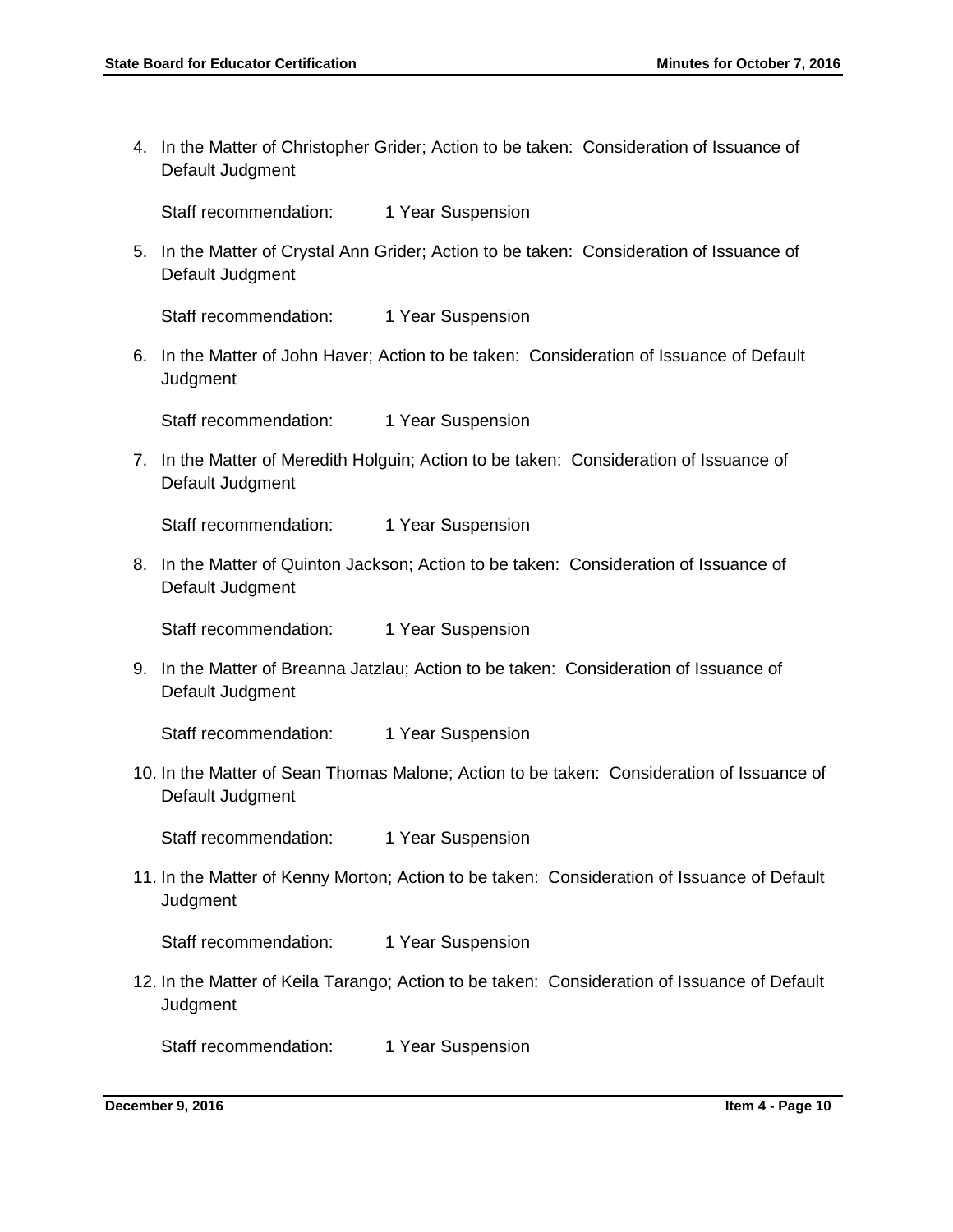13. In the Matter of Nusrat Uddin; Action to be taken: Consideration of Issuance of Default **Judgment** 

Staff recommendation: 1 Year Suspension

14. In the Matter of Schronda Williams; Action to be taken: Consideration of Issuance of Default Judgment

Staff recommendation: 1 Year Suspension

16. In the Matter of Mario Alvarado; Action to be taken: Consideration of Issuance of Default **Judgment** 

Staff recommendation: Revocation

17. In the Matter of Fidel Borrego; Action to be taken: Consideration of Issuance of Default **Judgment** 

Staff recommendation: Revocation

18. In the Matter of Jenna Marie Graves; Action to be taken: Consideration of Issuance of Default Judgment

Staff recommendation: Revocation

28. In the Matter of Chris Garcia; Action to be taken: Consideration of Issuance of Default **Judgment** 

Staff recommendation: Permanent Revocation

29. In the Matter of Juan Antonio Gomez; Action to be taken: Consideration of Issuance of Default Judgment

Staff recommendation: 3 Year Suspension

30. In the Matter of Michael Jon McCarthy Jr.; Action to be taken: Consideration of Issuance of Default Judgment

Staff recommendation: Permanent Revocation

31. In the Matter of Douglas Shumway; Action to be taken: Consideration of Issuance of Default Judgment

Staff recommendation: Permanent Revocation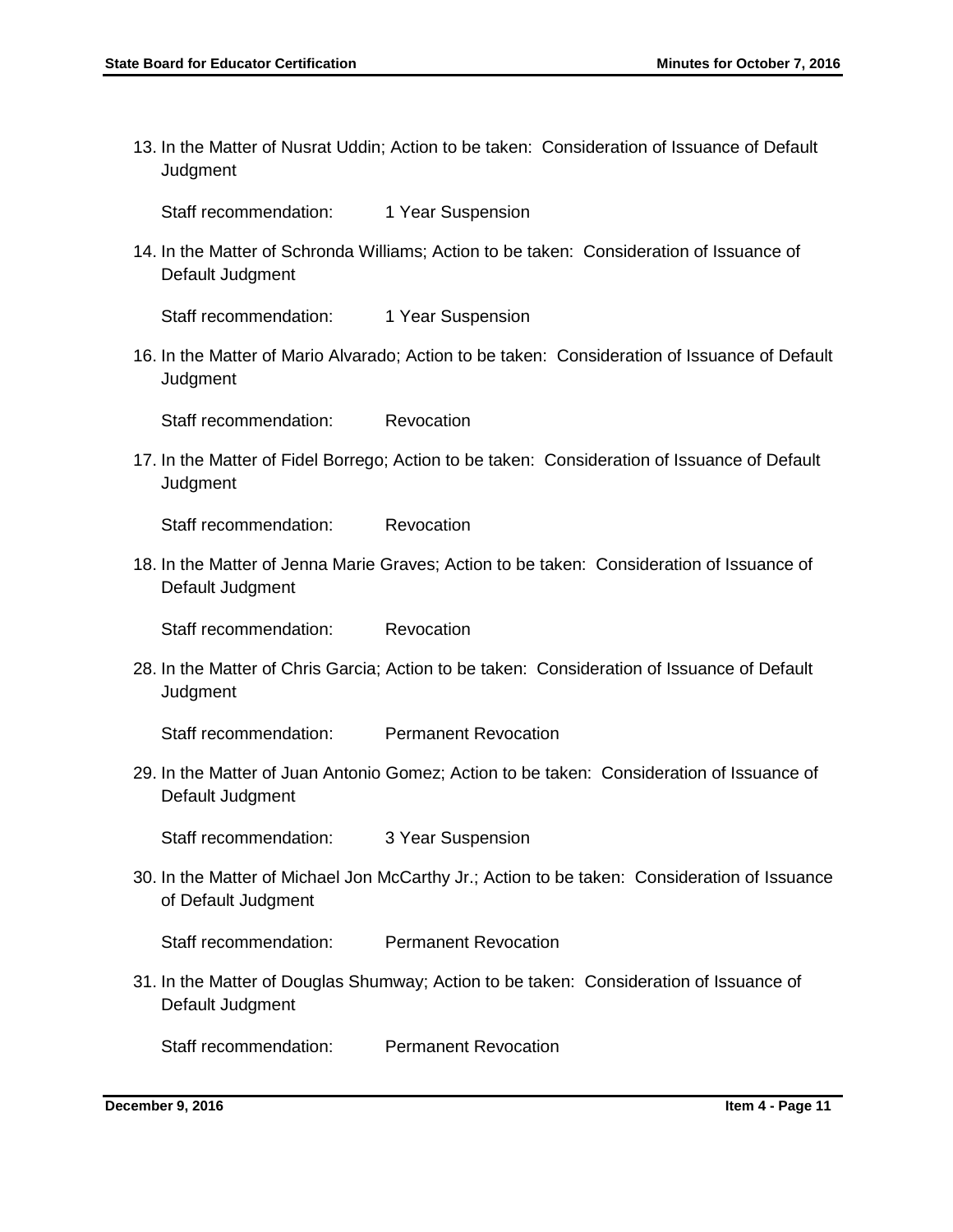32. In the Matter of Caesar Villarreal; Action to be taken: Consideration of Issuance of Default Judgment

Staff recommendation: Permanent Revocation

33. In the Matter of Jodie Nicole Parker; Action to be taken: Consideration of Issuance of Default Judgment

Staff recommendation: Revocation

#### **Motion and vote:**

*Motion was made by Dr. Hull to approve staff's request for Issuance of Default Judgments and enter Final Orders consistent with staff's recommendation for each of the above numbered cases 1-33, excluding cases 2, 15, 19, 20, 21, 22, 23, 24, 25, 26, and 27. Second was made by Dr. Cavazos, and the Board voted unanimously in favor of the motion.* 

#### **The following defaults were considered individually:**

2. In the Matter of Michael Birmingham; Action to be taken: Consideration of Issuance of Default Judgment

Staff recommendation: 1 Year Suspension

#### **Motion and vote:**

*Dr. Hull recused herself from voting on this case.* 

*Motion was made by Ms. Bricker to approve staff's request for Issuance of Default Judgment and enter a Final Order consistent with staff's recommendation. Second was made by Dr. Cavazos, and the Board voted unanimously in favor of the motion.*

19. In the Matter of Kathryne Anne Thompson; Action to be taken: Consideration of Issuance of Default Judgment

Staff recommendation: 5 Year Suspension

#### **Motion and vote:**

*Motion was made by Ms. Bricker to approve staff's request for Issuance of Default Judgment and enter a Final Order of revocation. Second was made by Dr. Hull, and the Board voted unanimously in favor of the motion.*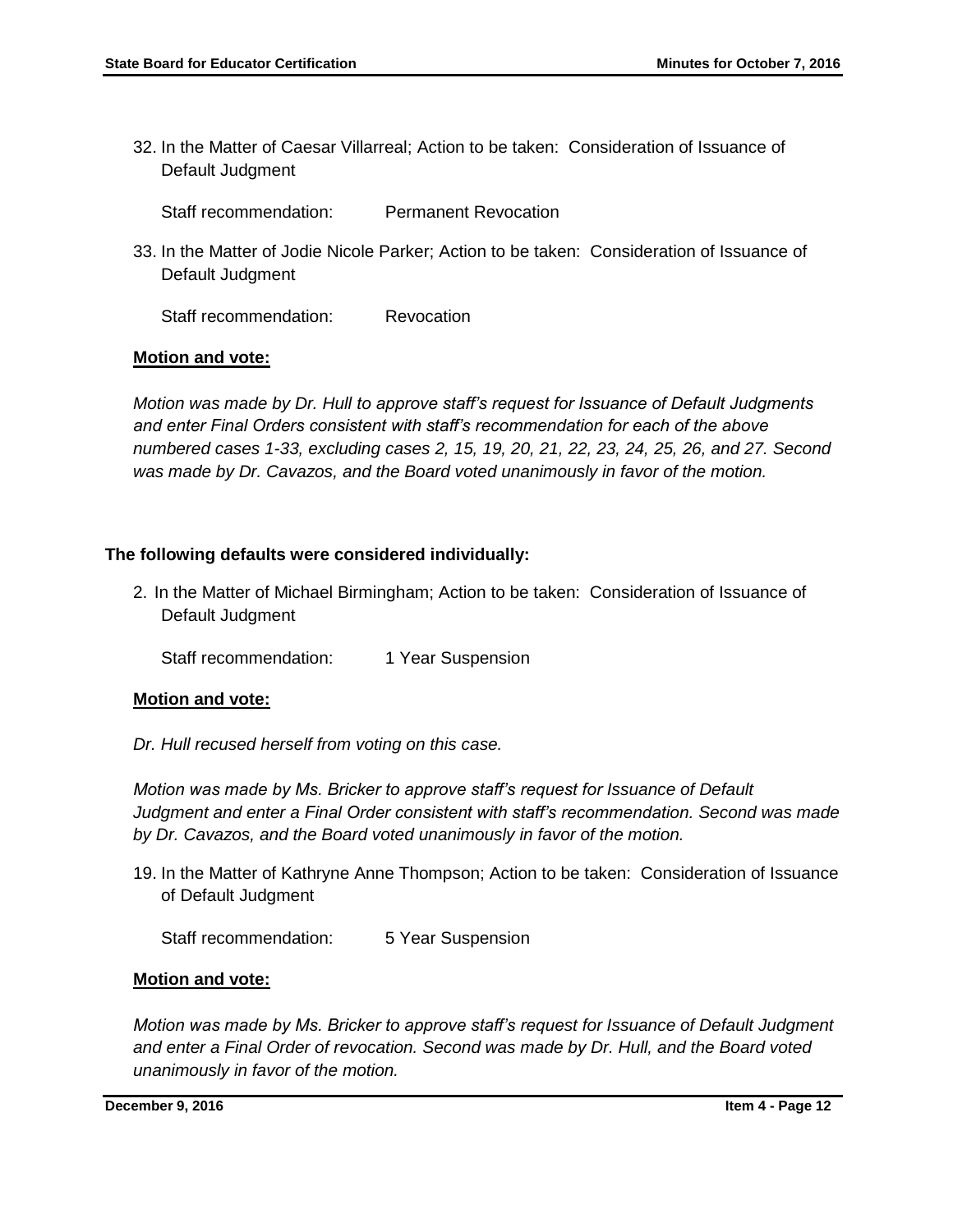20. In the Matter of Crystal Cook; Action to be taken: Consideration of Issuance of Default **Judgment** 

Staff recommendation: Revocation

#### **Motion and vote:**

*Motion was made by Ms. Bricker to approve staff's request for Issuance of Default Judgment and enter a Final Order of permanent revocation. Second was made by Ms. Bridges, and the Board voted unanimously in favor of the motion.*

21. In the Matter of Julie Ann Douglas; Action to be taken: Consideration of Issuance of Default Judgment

Staff recommendation: Revocation

#### **Motion and vote:**

*Motion was made by Ms. Bricker to approve staff's request for Issuance of Default Judgment and enter a Final Order of permanent revocation. Second was made by Dr. Hull. Motion carried with Ms. Bricker, Ms. Bridges, Dr. Cavazos, Ms. Druesedow, Dr. Hull, Mr. Leal, Ms. Brooks-Sykes, and Dr. Laurie Turner voting in favor, and Ms. McCall voting against.*

22. In the Matter of Kendra Uvett Eddington; Action to be taken: Consideration of Issuance of Default Judgment

Staff recommendation: Revocation

TEA staff suggested the Board take a vote on Default cases 22, 23, 25, 26 and 27 all at once. The Board decided to hear each case individually and make decisions based on the allegations and facts of each case.

#### **Motion and vote:**

*Motion was made by Ms. Bricker to approve staff's request for Issuance of Default Judgment and enter a Final Order of permanent revocation. Second was made by Dr. Hull, and the Board voted unanimously favor of the motion.*

23. In the Matter of Sandra Doreen Izell; Action to be taken: Consideration of Issuance of Default Judgment

Staff recommendation: Revocation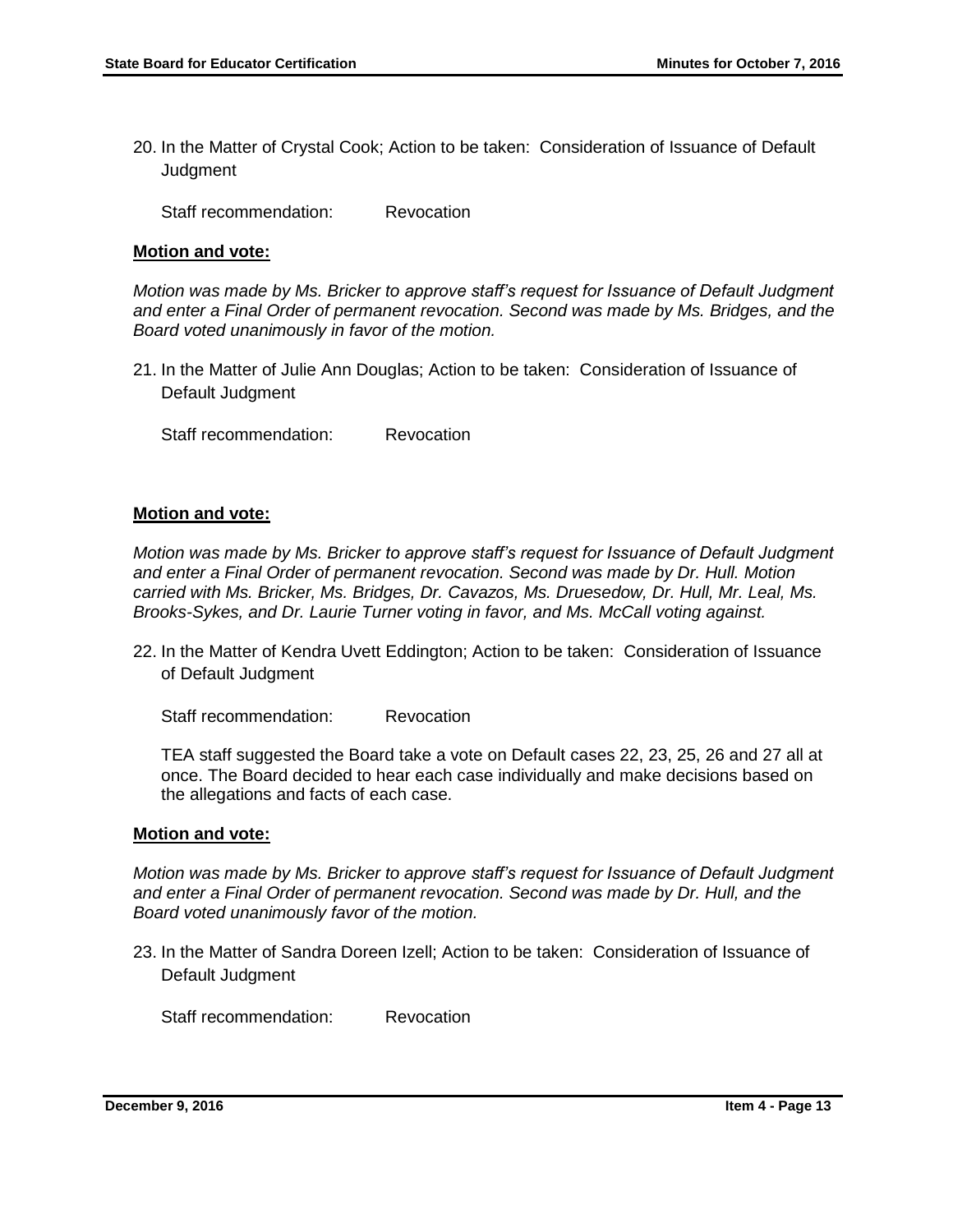#### **Motion and vote:**

*Motion was made by Ms. Bricker to approve staff's request for Issuance of Default Judgment and enter a Final Order of permanent revocation. Second was made by Dr. Hull. Motion carried with Ms. Bricker, Dr. Cavazos, Ms. Druesedow, Dr. Hull, Mr. Leal, Ms. Brooks-Sykes, and Dr. Laurie Turner voting in favor, and Ms. McCall and Ms. Bridges voting against.*

25. In the Matter of Shawna H. Newton; Action to be taken: Consideration of Issuance of Default Judgment

#### **Motion and vote:**

*Motion was made by Ms. Bricker to approve the staff's request for Issuance of Default Judgment and enter a Final Order consistent of permanent revocation. Motion died for lack of a second.* 

*Motion was made by Dr. Cavazos to approve staff's request for Issuance of Default Judgment and enter a Final Order consistent with staff's recommendation. Second was made by Dr. Hull, and the Board voted unanimously in favor of the motion.*

26. In the Matter of Katherine L. Schilling; Action to be taken: Consideration of Issuance of Default Judgment

Staff recommendation: Revocation

#### **Motion and vote:**

*Motion was made by Ms. Bricker to approve staff's request for Issuance of Default Judgment and enter a Final Order of permanent revocation. Second was made by Ms. Brooks-Sykes, and the Board voted unanimously in favor of the motion.*

27. In the Matter of LaVail K. Washington; Action to be taken: Consideration of Issuance of Default Judgment

Staff recommendation: Revocation

#### **Motion and vote:**

*Motion was made by Ms. Bricker to approve staff's request for Issuance of Default Judgment and enter a Final Order of permanent revocation. Second was made by Ms. Brooks-Sykes, and the Board voted unanimously in favor of the motion.*

Staff recommendation: 4 Year Suspension and proof of successful completion of substance abuse treatment program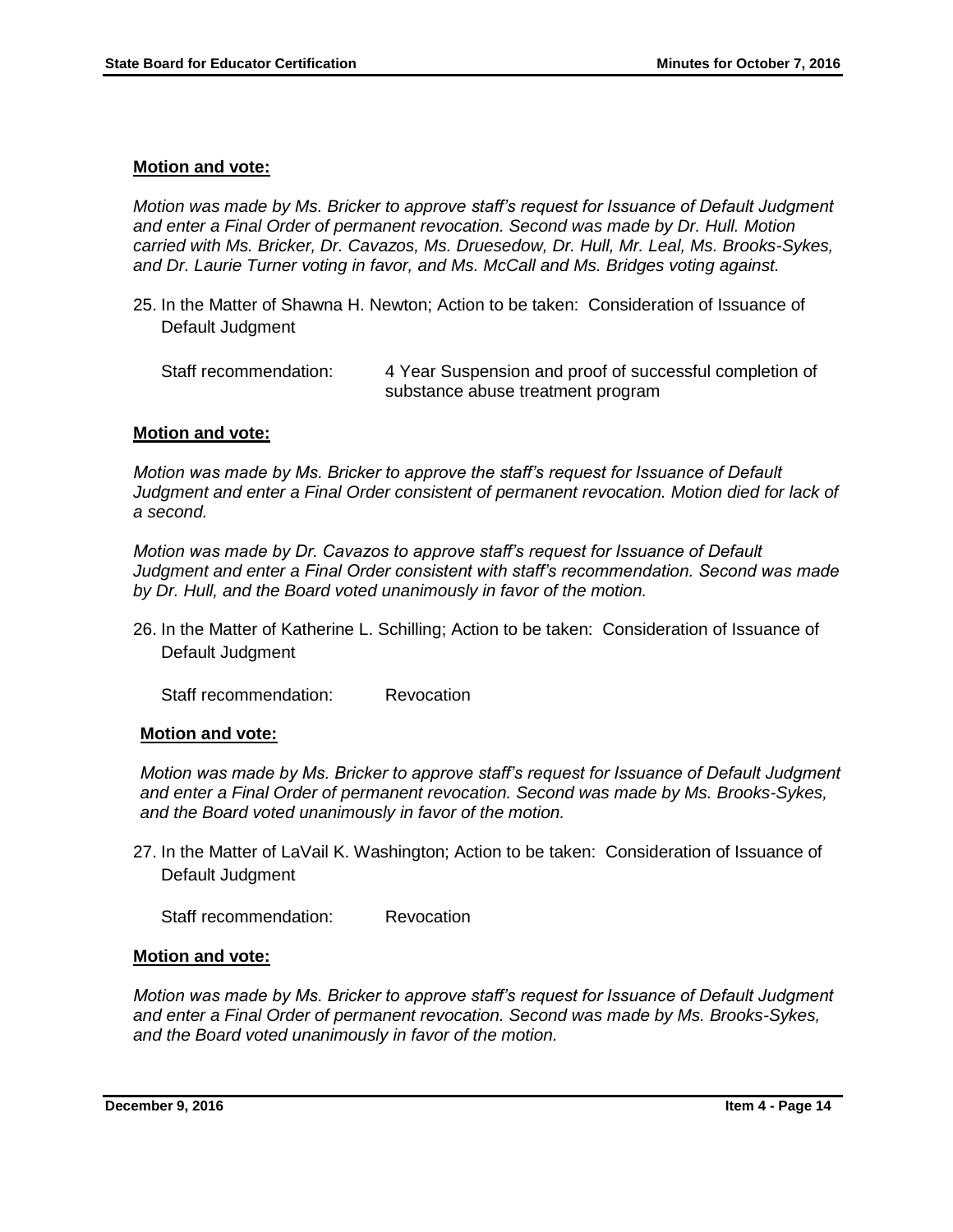## **The following defaults were pulled from the agenda by TEA Legal (no action taken):**

- 15. In the Matter of Yaoyun Zhang; Action to be taken: Consideration of Issuance of Default **Judgment** 
	- Staff recommendation: 1 Year Suspension
- 24. In the Matter of Yara Lozada; Action to be taken: Consideration of Issuance of Default **Judgment**

Staff recommendation: Revocation

#### **SOAH Default**

1. In the Matter of Jennifer Flores; Action to be taken: Consideration of Issuance of Default **Judgment** 

Staff recommendation: 1 Year Suspension

2. In the Matter of Mohammed Benhalim; Action to be taken: Consideration of Issuance of Default Judgment

Staff recommendation: Permanent Revocation

3. In the Matter of Misty Malley-Duryea; Action to be taken: Consideration of Issuance of Default Judgment

Staff recommendation: Revocation

#### **Motion and vote:**

*Motion was made by Ms. Bridges to approve staff's request for Issuance of SOAH Default Judgments and enter Final Orders consistent with staff recommendations on each of the above numbered cases, 1- 3. Second was made by Dr. Cavazos, and the Board voted unanimously in favor of the motion.*

#### **B. Contested Cases**

#### **I. Proposals for Decision**

1. Docket No. 701162438.EC, Texas Education Agency, Educator Leadership and Quality Division v. Kelvin Fuller; Action to be taken: Consideration of Proposal for Decision and Issuance of Final Order

ALJ Recommendation: Permanent Revocation

Staff Recommendation: Accept ALJ Recommendation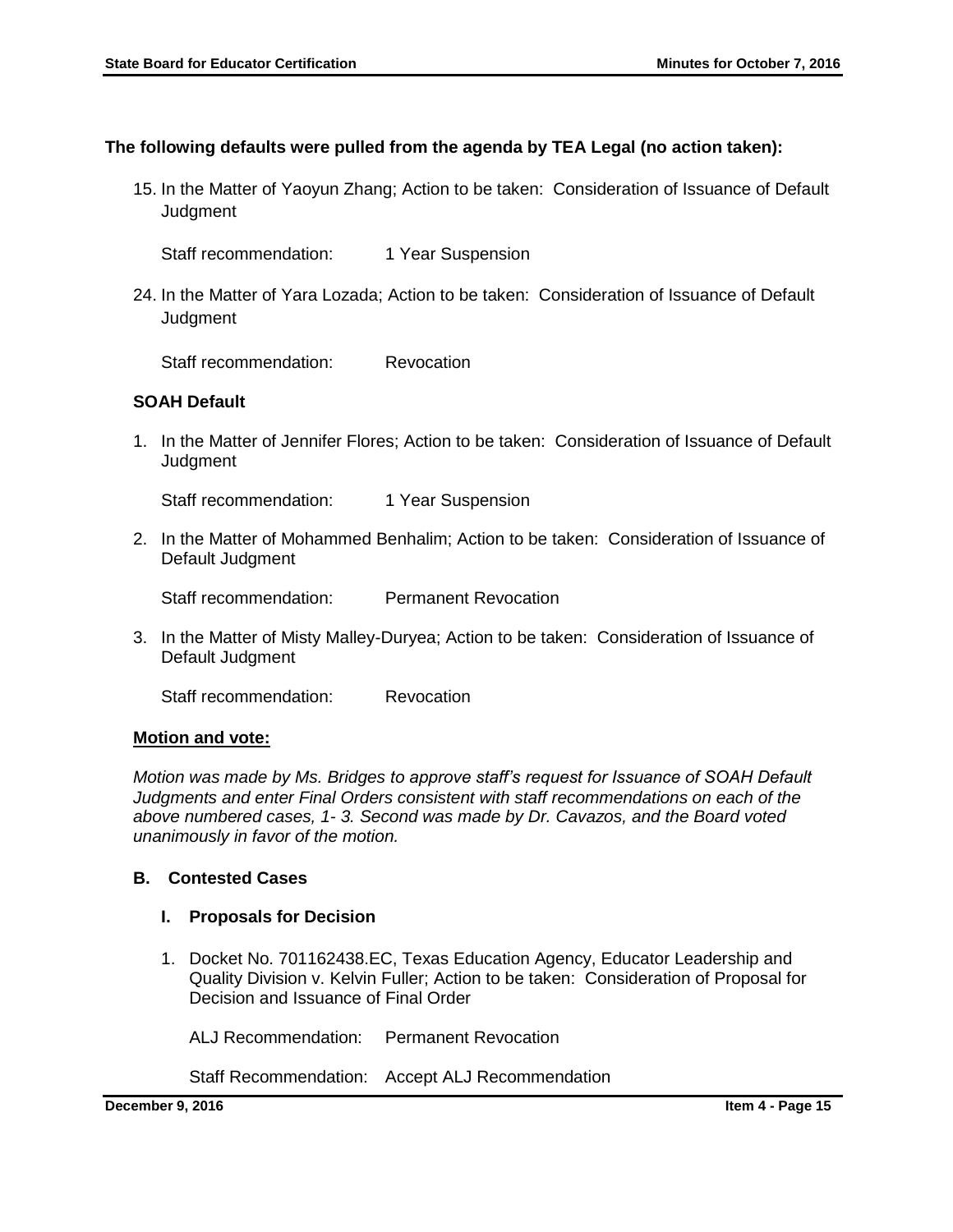Ms. Gokhale represented the Texas Education Agency. Mr. Fuller represented himself.

#### **Motion and vote:**

*Motion was made by Mr. Leal to accept the Proposal for Decision and Issue a Final Order consistent with the ALJ's recommendation. Second was made by Ms. Bridges, and the Board voted unanimously in favor of the motion.* 

2. Docket No. 701163501.EC, Texas Education Agency, Educator Leadership and Quality Division v. Bradley Reynolds; Action to be taken: Consideration of Proposal for Decision and Issuance of Final Order.

ALJ Recommendation: No Recommendation

Staff Recommendation: 1 Year Suspension

Ms. Mazzantini represented the Texas Education Agency. Mr. Reynolds did not appear.

#### **Motion and vote:**

*Motion was made by Ms. Bricker to accept the Proposal for Decision and Issue a Final Order consistent with the ALJ's recommendation. Second was made by Dr. Cavazos, and the Board voted unanimously in favor of the motion.* 

3. Docket No. 701163501.EC, Texas Education Agency, Educator Leadership and Quality Division v. Danielle Reynolds; Action to be taken: Consideration of Proposal for Decision and Issuance of Final Order.

ALJ Recommendation: No Recommendation

Staff Recommendation: 1 Year Suspension

Ms. Mazzantini represented the Texas Education Agency. Ms. Reynolds did not appear.

#### **Motion and vote:**

*Motion was made by Ms. Bridges to accept the Proposal for Decision and Issue a Final Order consistent with the ALJ's recommendation. Second was made by Ms. Bricker, and the Board voted unanimously in favor of the motion.* 

4. Docket No. 701163332.EC, Texas Education Agency, Educator Leadership and Quality Division v. Christopher Joseph Wildman; Action to be taken: Consideration of Proposal for Decision and Issuance of Final Order.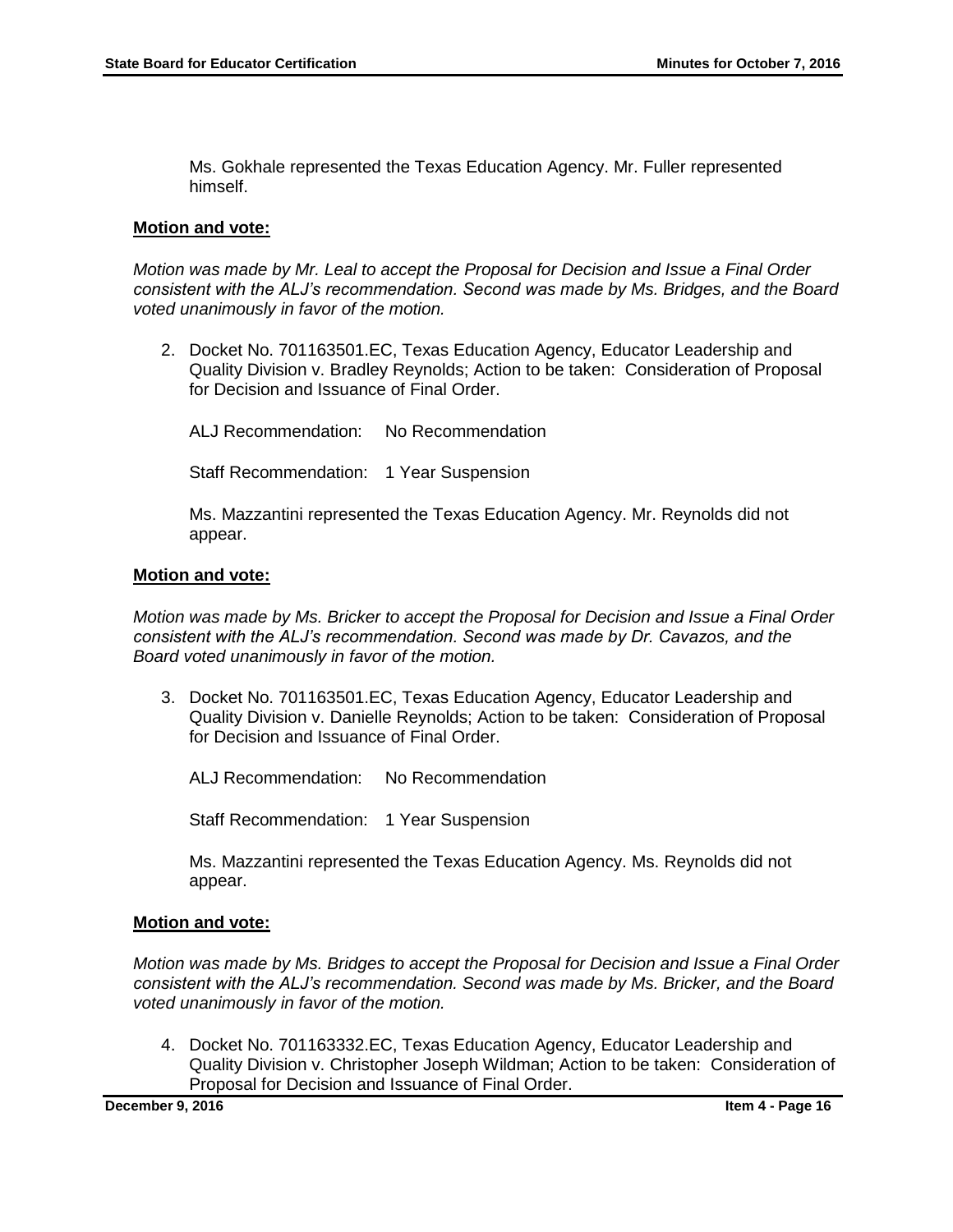ALJ Recommendation: No Disciplinary Action be Taken

Staff Recommendation: Accept ALJ Recommendation

Mr. Duncan represented the Texas Education Agency. Mr. Enoch represented Mr. Wildman.

#### **Motion and vote:**

*Motion was made by Ms. Brooks-Sykes to accept the Proposal for Decision and Issue a Final Order consistent with the ALJ's recommendation. Second was made by Ms. McCall, and the Board voted unanimously in favor of the motion.* 

5. Docket No. 701163859.EC, Texas Education Agency, Educator Leadership and Quality Division v. Jolene Ann Amburn; Action to be taken: Consideration of Proposal for Decision and Issuance of Final Order.

ALJ Recommendation: 1 Year Suspension

Staff Recommendation: Accept ALJ Recommendation

Ms. Mazzantini represented the Texas Education Agency. Ms. Amburn did not appear.

#### **Motion and vote:**

*Motion was made by Ms. Bricker to accept the Proposal for Decision and Issue a Final Order consistent with the ALJ's recommendation. Second was made by Dr. Cavazos, and the Board voted unanimously in favor of the motion.* 

6. Docket No. 701163612.EC, Texas Education Agency, Educator Leadership and Quality Division v. Joseph Etheredge, Sr.; Action to be taken: Consideration of Proposal for Decision and Issuance of Final Order.

ALJ Recommendation: 1 Year Suspension

Staff Recommendation: Accept ALJ Recommendation

Ms. Mazzantini represented the Texas Education Agency. Mr. Etheredge did not appear.

#### **Motion and vote:**

*Motion was made by Dr. Cavazos to accept the Proposal for Decision and Issue a Final Order consistent with the ALJ's recommendation. Second was made by Dr. Hull, and the Board voted unanimously in favor of the motion*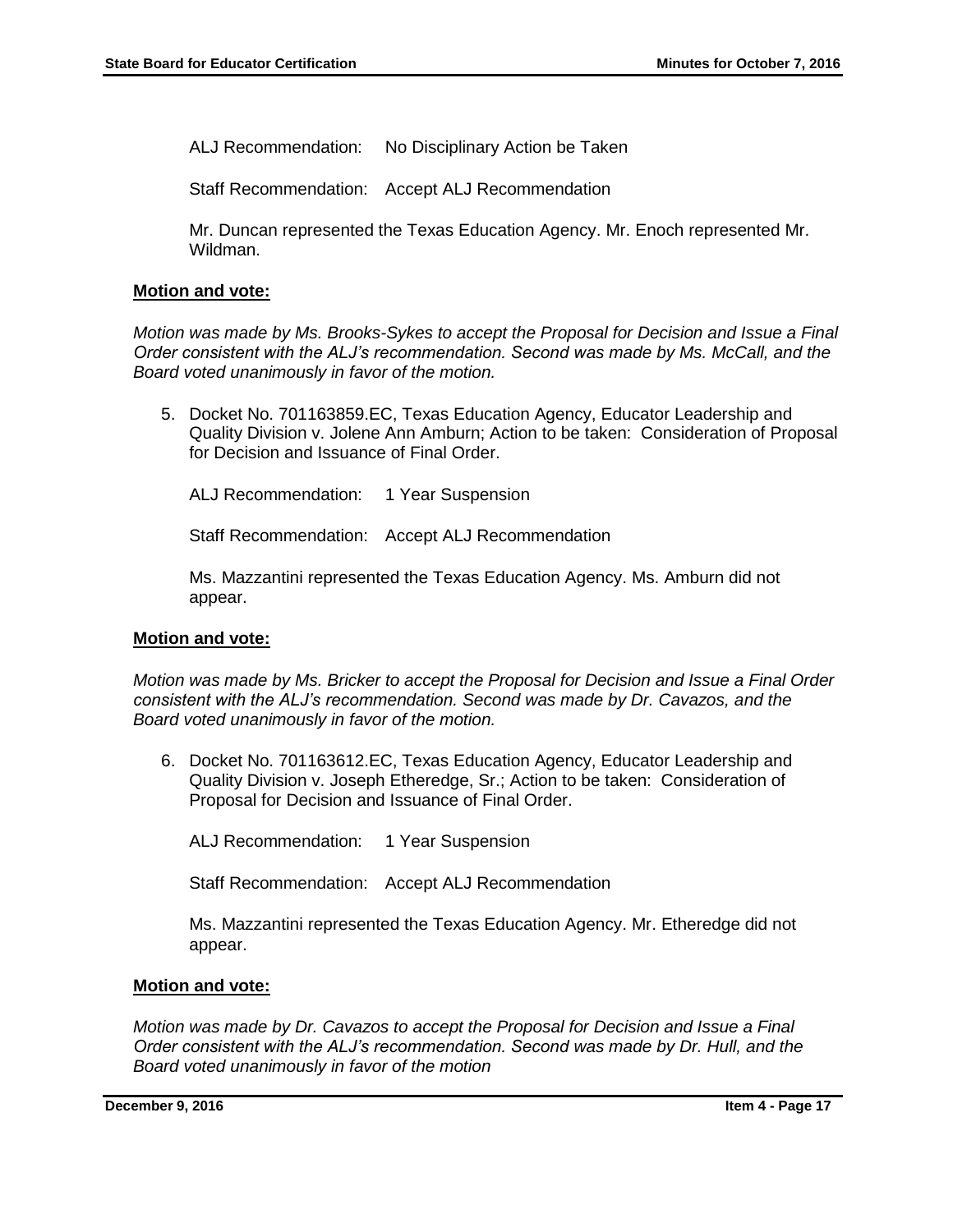7. Docket No. 701161592.EC, Texas Education Agency, Educator Leadership and Quality Division v. Adrian Jones; Action to be taken: Consideration of Proposal for Decision and Issuance of Final Order.

ALJ Recommendation: Revocation

Staff Recommendation: Accept ALJ Recommendation

Ms. Mazzantini represented the Texas Education Agency. Ms. Edwards, attorney for Mr. Jones, withdrew her request to address the Board on the morning of the meeting.

Dr. Turner requested information pertaining to the Board's ability to change the recommended sanction from revocation to permanent revocation. Ms. Mazzantini explained the current rules do not mandate a permanent revocation for physical abuse but that the Board has discretion to make that recommendation if they choose.

Dr. Cavazos raised concerns about changing the sanction to permanent revocation without the respondent's attorney present. Attorney General Representative, Ms. Bunker-Henderson, explained that any respondent should be on notice that the Board has the authority to modify Conclusions of Law and the sanction pursuant to the Administrative Procedure Act.

Ms. Bricker requested clarification regarding the Final Order, whether or not their decision at the meeting would in fact be final or if they changed the decision could the respondent(s) still appeal. Ms. Bunker-Henderson clarified that any Board decision is a final decision that is subject to appeal.

#### **Motion and vote:**

*Motion was made by Dr. Turner to accept the Proposal for Decision including Findings of Fact Nos 1 – 21 and Conclusions of Law Nos 1 – 15, and move that the Board modify Conclusion of Law No. 16 to which the Board insert permanently before revocation. Pursuant to §2001.058(e), this sanction is appropriate based on the Board's past precedents and the seriousness of the conduct in this case. Second was made by Dr. Hull, and the Board voted unanimously in favor of the motion.*

8. Docket No. 701161592.EC, Texas Education Agency, Educator Leadership and Quality Division v. Daronda Nicole Newbill; Action to be taken: Consideration of Proposal for Decision and Issuance of Final Order.

ALJ Recommendation: Revocation

Staff Recommendation: Accept ALJ Recommendation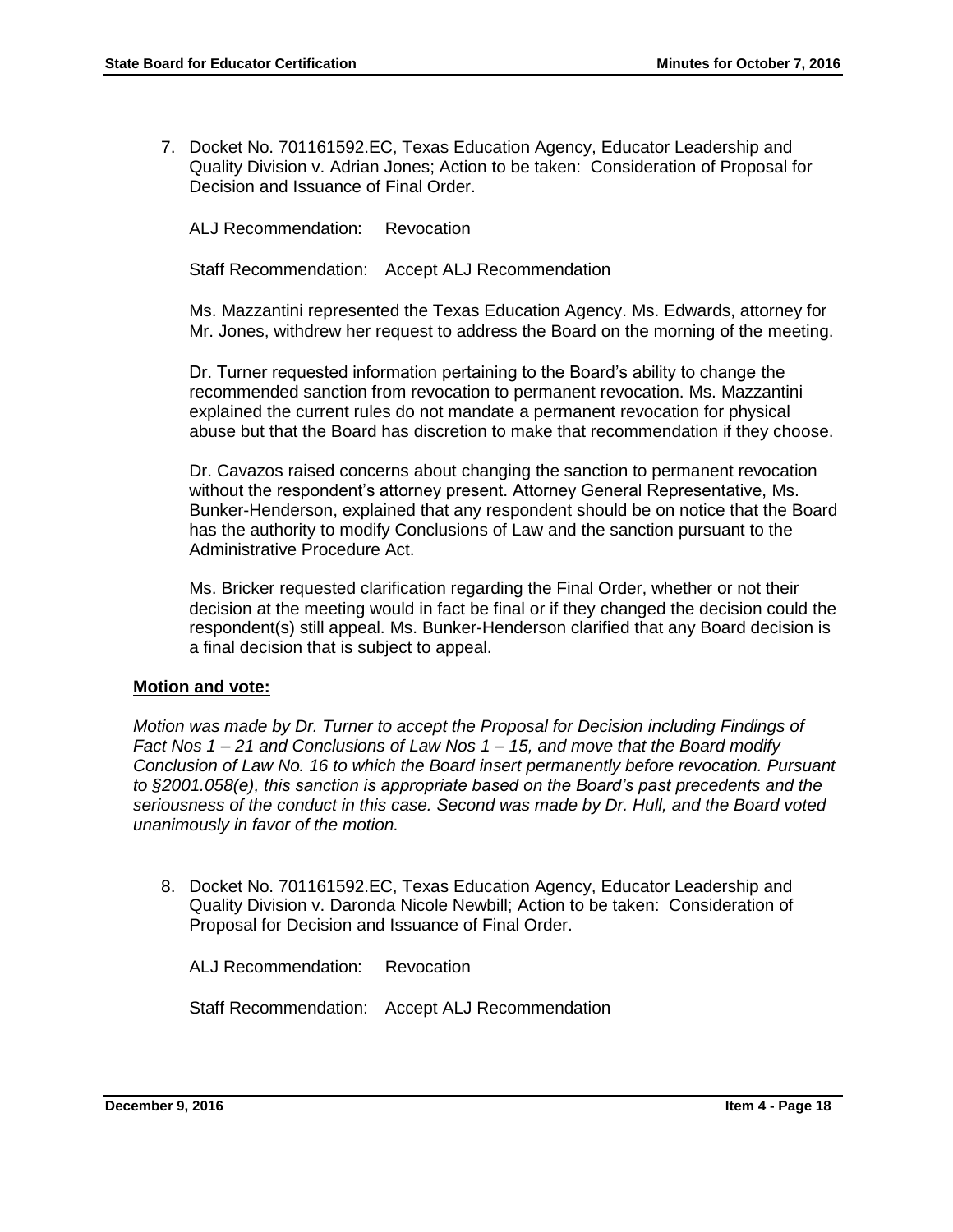Ms. Mazzantini represented the Texas Education Agency. Ms. Edwards, attorney for Ms. Daronda Nicole Newbill, withdrew her request to address the Board on the morning of the meeting.

#### **Motion and vote:**

*Motion was made by Dr. Turner to accept the Proposal for Decision including Findings of Fact Nos 1 – 21 and Conclusions of Law Nos 1 – 15, and move that the Board modify Conclusion of Law No. 16 to which the Board insert permanently before revocation. Pursuant to §2001.058(e), this sanction is appropriate based on the Board's past precedents and the seriousness of the conduct in this case. Second was made by Dr. Hull, and the Board voted unanimously in favor of the motion.*

9. Docket No. 701162950.EC, Texas Education Agency, Educator Leadership and Quality Division v. Daniel Ray Jordan; Action to be taken: Consideration of Proposal for Decision and Issuance of Final Order.

ALJ Recommendation: No Disciplinary Action be Taken

Staff Recommendation: Accept ALJ Recommendation

Mr. Ybarra represented the Texas Education Agency. Mr. Jordan did not appear.

#### **Motion and vote:**

*Motion was made by Ms. Bridges to accept the Proposal for Decision and Issue a Final Order consistent with the ALJ's recommendation. Second was made by Dr. Turner, and the Board voted unanimously in favor of the motion.*

#### **II. Motions for Rehearing**

None.

#### **C. Court Cases**

For information. No action taken.

#### **I. District Court Cases**

- 1. Barry Ryan Davis v. Texas Education Agency, Educator Certification and Standards Division; Cause No. D-1-GN12003413, In the 201<sup>st</sup> District Court of Travis County, Texas.
- 2. Leo Joseph Tran v. Texas Education Agency, Educator Certification and Standards Division; Cause No. D-1-GN16001802, In the 126<sup>th</sup> District Court of Travis County, Texas.